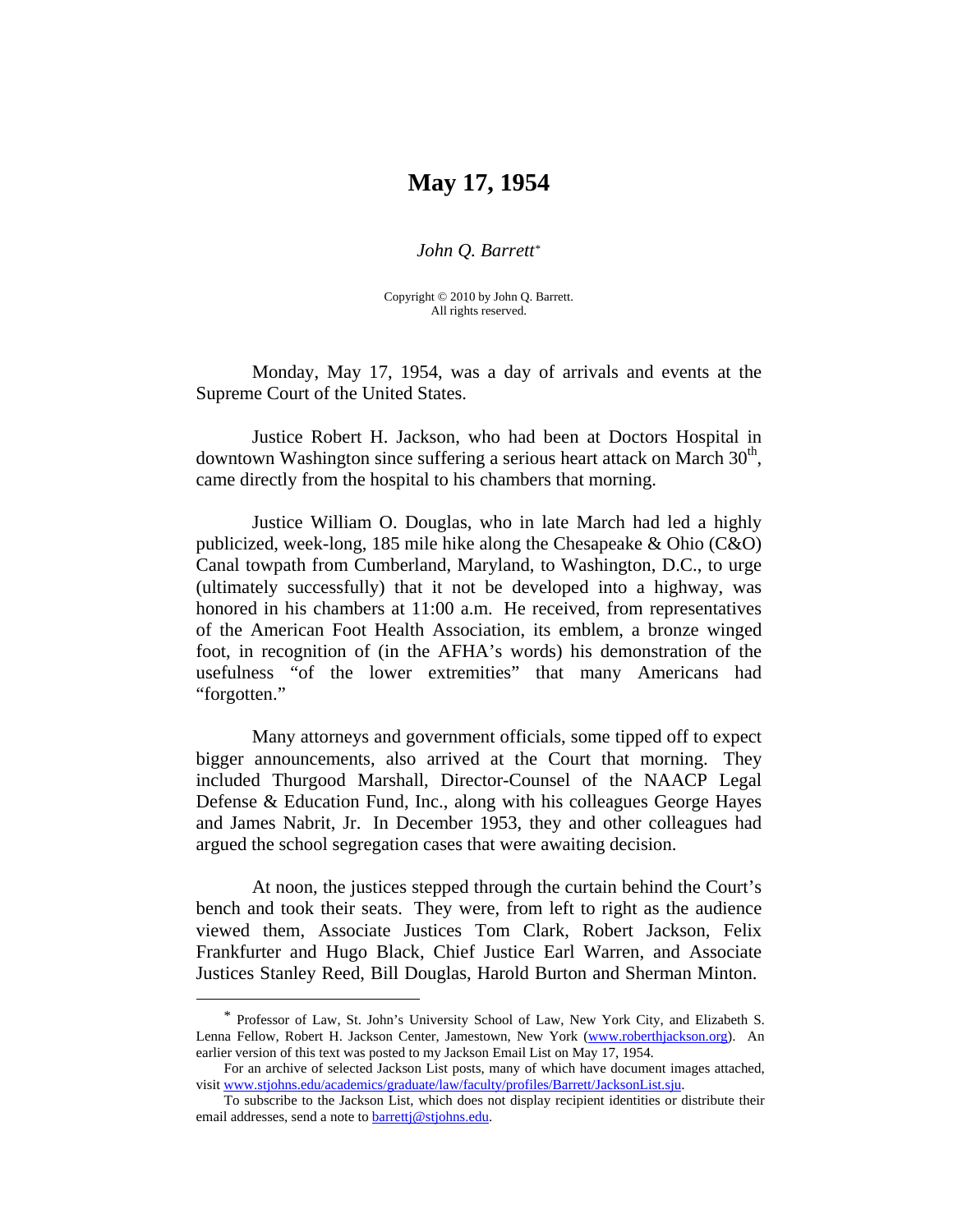## ———————————————————————————————————— *MAY 17, 1954* ————————————————————————————————————

Chief Justice Warren, the most recently appointed, had joined the Court as a recess appointee by President Eisenhower at the start of the Term in October 1953. The Senate confirmed Warren's appointment as chief justice five months later. The other justices had been serving for periods ranging from four years (Clark and Minton) to almost seventeen (Black). Only Minton, who had been appointed to the United States Court of Appeals for the Seventh Circuit following his 1940 defeat when he had sought reelection to the United States Senate, had any substantial judicial experience before his appointment to Court. (Black had served briefly as a police court judge in Alabama.)

The courtroom was jammed. Most justices had told their law clerks to be sure to come to Court that day—but only that. Many attorneys were present. As people saw Justice Jackson, looking well after forty-nine days in the hospital, take his seat on the bench, a knowing murmur moved through the audience. (In a courtroom alcove, Jackson's family, one of his doctors, a nurse, his secretary, his law clerk and the historian who was taking Jackson's oral history all were present, watching him closely and hoping for the best.)

The proceedings began with the admission of a very large number of attorneys—119 of them—to practice before the Supreme Court. Former secretary of state Dean Acheson moved the admission of his son David. John Lord O'Brian, another leading Washington lawyer (and one of Dean Acheson's law firm partners) who years earlier had moved Robert Jackson's admission to the Supreme Court bar, moved the admission of three lawyers from his native western New York State. United States Senator John Calhoun Stennis (D.-MS) moved the admission of a constituent. Department of Justice attorney Warren E. Burger moved the admission of three friends, two from his native Minnesota. Another Member of Congress, Representative Roman Hruska (R.-NE), was admitted to the Supreme Court bar. (In later years, Burger of course succeeded Warren as chief justice of the United States and Hruska, by then an elected U.S. Senator, defended mediocrity as a credential for appointment to the Court—a remark that lives in infamy.)

The Justices then began to read the Court's decisions of the day. Justice Clark read his opinion for the Court in *United States v. The Borden Company*, an antitrust case. Justice Douglas then read his opinions for the Court in *Capital Services, Inc. v. National Labor Relations Board*, a case concerning an injunction against union picketing, and in *United States v.*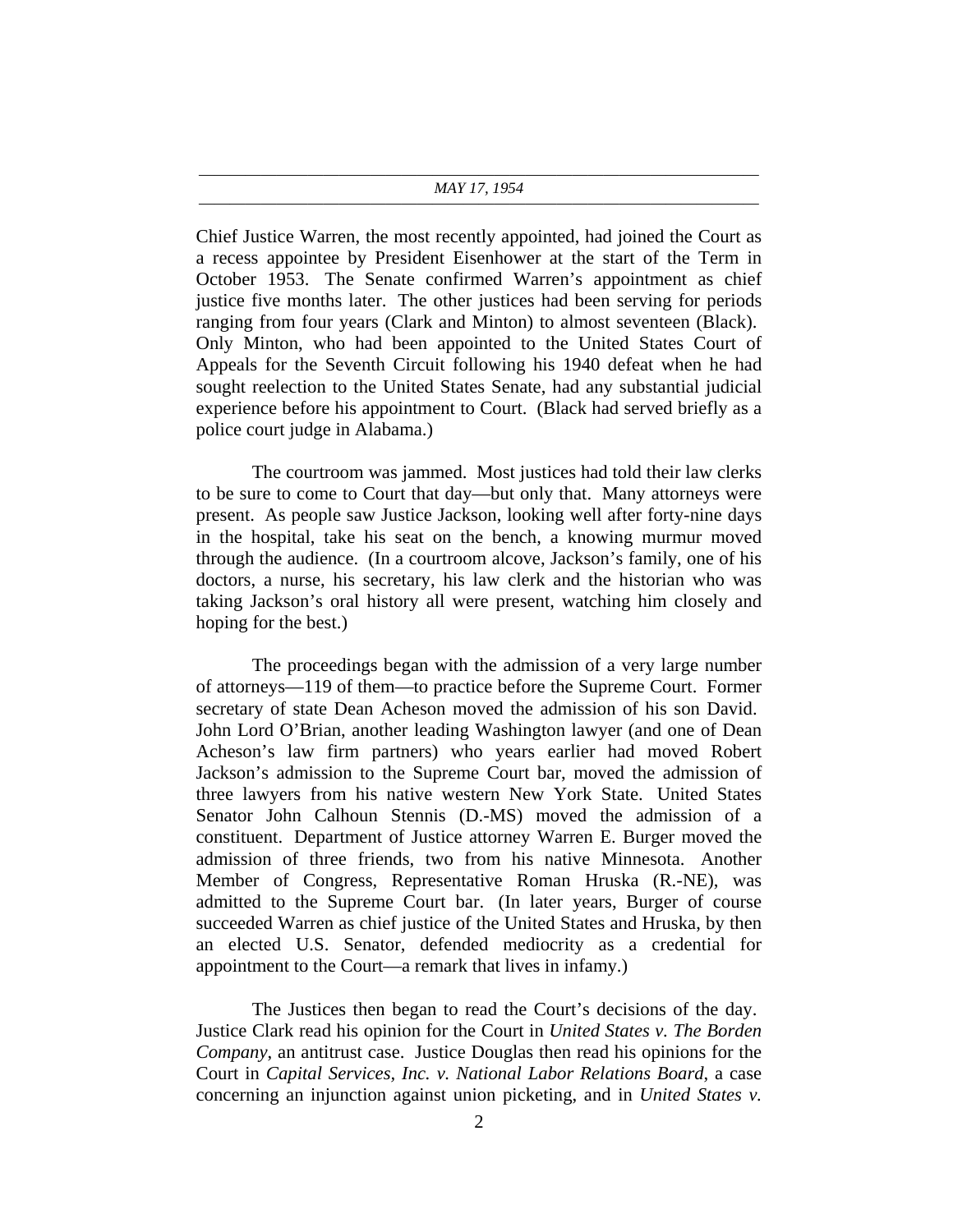## ———————————————————————————————————— *MAY 17, 1954* ————————————————————————————————————

*Gilman*, which rejected a government effort to seek indemnification from an employee whose negligence had created government tort liability. Chief Justice Warren then announced the Court's summary affirmance, *per curiam*, in *United Shoe Machinery Corporation v. United States*, a major antitrust case that had been tried in Boston.

As these somewhat boring announcements were occurring, reporters in the Supreme Court press room were told what many in the courtroom already understood: the Court was about to announce its decisions in the cases concerning the constitutionality of racial segregation in public elementary and secondary schools.

At about 12:40 p.m., Chief Justice Warren began to read his opinion for the Court in Case Number 1 on that Term's docket, *Oliver Brown et al. v. Board of Education of Topeka, Shawnee County, Kansas*, along with its companion cases from South Carolina, Virginia and Delaware. In a clear, unhurried voice, Chief Justice Warren took about thirty minutes to read his opinion, which is not lengthy. (Published the next day in newspapers, it filled less than one-third of a page.) As he read, the other justices sat almost motionless. Near the end of the opinion, Warren read the Court's judgment:

We conclude, unanimously, that, in the field of public education, the doctrine of "separate but equal" has no place. Separate educational facilities are inherently unequal. Therefore, we hold that the plaintiffs and others similarly situated for whom the actions have been brought are, by reason of the segregation complained of, deprived of the equal protection of the laws guaranteed by the Fourteenth Amendment.

"Unanimously" does not appear in the Court's written opinion. The Chief Justice, nodding toward Jackson's physical presence that day and the perhaps surprising votes of one or two of the justices who hailed from the South, added it extemporaneously.

Following his reading of *Brown*, Chief Justice Warren read his opinion for the Court in *Bolling v. Sharpe*. It held, also unanimously, that the federal government's racial segregation in the public schools of the District of Columbia violated the Due Process Clause of the Fifth Amendment.